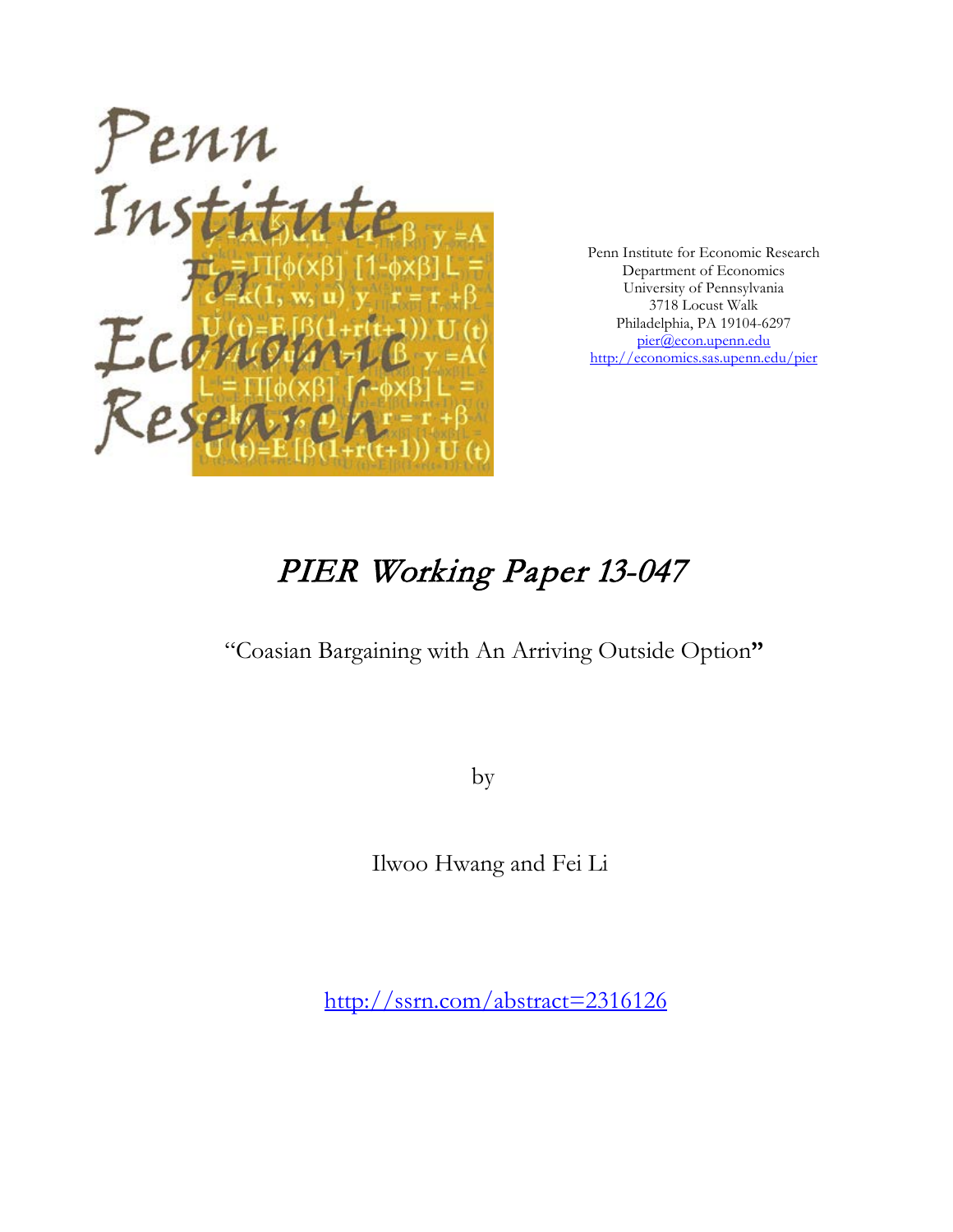## Coasian Bargaining with An Arriving Outside Option

Ilwoo Hwang<sup>∗</sup> and Fei Li†

August 25, 2013

## 1 Introduction

In a recent paper, Board and Pycia (2013) consider a Coasian bargaining model where a seller of a good chooses a sequence of prices over time, and a buyer has an outside option available in every period. They show that there is a unique equilibrium in which the seller posts the monopoly price in every period, and the buyer either immediately takes the offer or exercises his outside option. Their result implies that even when the seller can change the price frequently, the initial price does not converge to the lowest valuation of the buyer, so the Coase conjecture fails. Later in the paper, they apply their result to a model of sequential search where the buyer can sample a new trade opportunity in each period and argue that their result therefore provides a justification of the "no-haggling" assumption in Wolinsky's (1986) search model where the buyer can sample a new seller in each period.

In this short paper, we perturb Board and Pycia (2013) by assuming the buyer's outside option arrives at a stochastic time and examine the robustness of Board and Pycia's (2013) prediction. In many environments, especially in markets with search frictions, it is reasonable to assume that the buyer's outside option arrives randomly. Before the arrival of the outside option, the buyer can keep bargaining with the current seller. In the labor search literature, one typically assumes that the worker can search on-the-job. (See Burdett and Mortensen, 1998) In the consumer search literature, one typically assumes that the consumer has perfect recall. (See Stahl,1989 and Wolinsky, 1986) In principle, the consumer can always search "on-the-bargaining". Or more broadly, our model can be viewed as a simplified version of a model where the value of the buyer's outside option changes stochastically over time.

<sup>∗</sup>Department of Economics, University of Pennsylvania; Email: [ilhwang@sas.upenn.edu](mailto:lilhwang@sas.upenn.edu)

<sup>†</sup>Department of Economics, University of North Carolina Chapel Hill; Email: [lifei@email.unc.edu](mailto:lifei@email.unc.edu)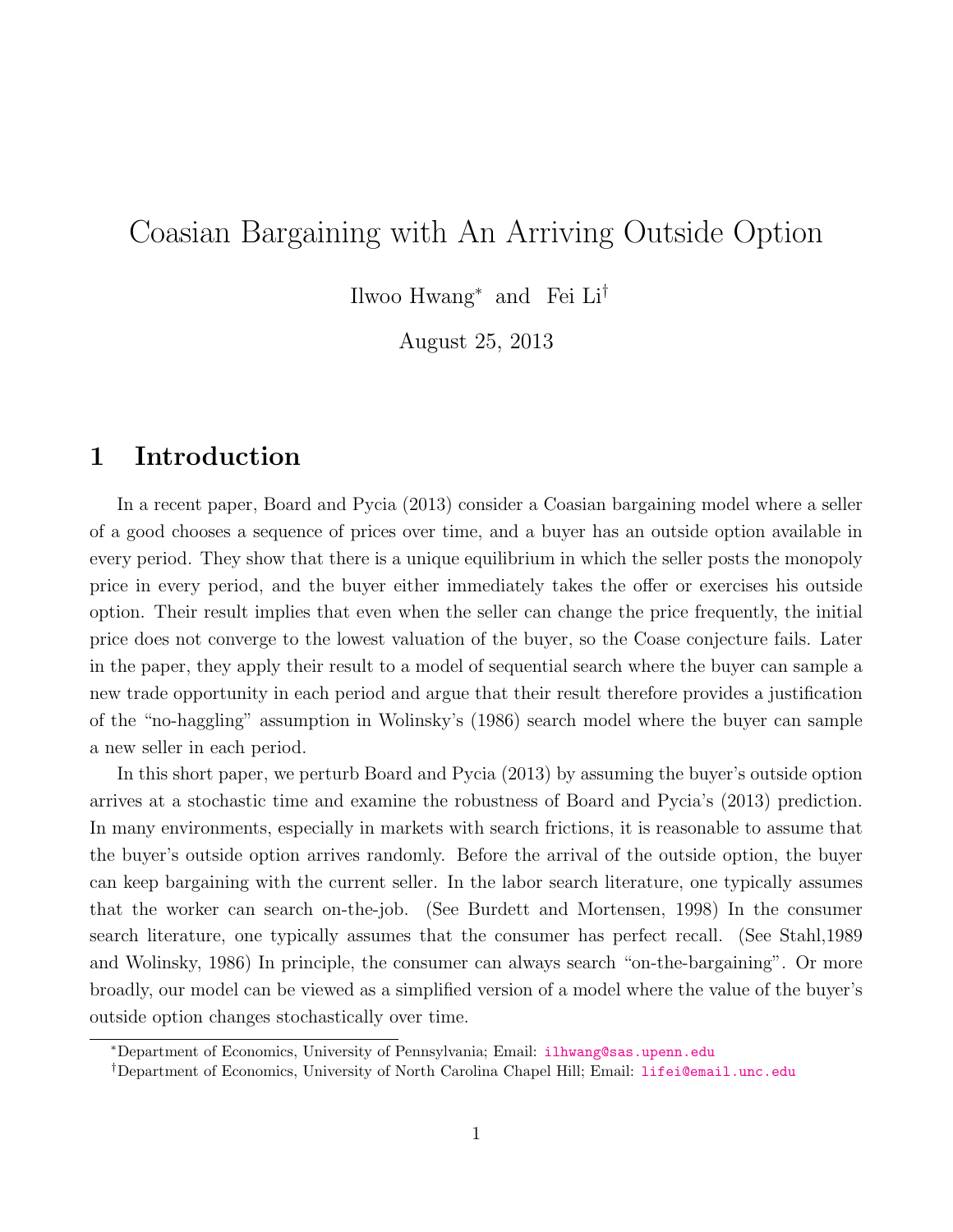We model a bargaining game between a seller and a buyer over an indivisible good. The buyer's valuation of the good is either high or low. In each period, the seller announces a price and the buyer decides whether to buy the good. If the buyer rejects the seller's offer, an outside option arrives with positive probability. Once the outside option arrives, the buyer can exercise it in any period.

We consider cases where the arrival of an outside option is observable to the seller and where the arrival is unobservable. In both cases, we show that for any arrival rate of the outside option (1) the seller makes multiple rounds of offers on the path of play, and (2) a generalized Coase conjecture holds: when the seller lacks commitment power, the initial price is arbitrarily close to the low-valuation buyer's reservation price, which is the difference between his valuation of the good and his expected payoff by waiting for the outside option. Notice that when the arrival rate is sufficiently large, the outside option arrives in "the twinkling of an eye." In Proposition 2 of Board and Pycia (2013), they show that the failure of the Coase conjecture requires that the buyer have a nonzero outside option. Our exercise implies that their result also requires that the buyer have the outside option available at any time.

A new incentive issue arises in the model with an unobservable outside option regarding the buyer's decision to opt out. The high-valuation buyer has a strong incentive to trade with the current seller, so he has a weaker incentive to exercise the outside option (when it is available) than the low-valuation buyer. Hence, if the seller observes that the buyer stays in bargaining, then he believes that the buyer's valuation is high with higher probability. Hence the buyer must take into account the effect of additional information regarding his opting-out behavior. We show that the standard Coasian equilibrium may not exist due to the presence of such an additional incentive issue. However, when the seller can make offer arbitrarily frequently, an equilibrium exhibiting the Coase conjecture exists.

We present the model in section [2](#page-2-0) and study the observable and unobservable outside option cases in section [3](#page-4-0) and [4](#page-5-0) respectively. In section [5,](#page-8-0) we study the limit property of both model by allowing the seller to make offers frequently.

## <span id="page-2-0"></span>2 Model

Time is discrete and the length of each period is  $\Delta > 0$ , so  $t = 0, \Delta, 2\Delta, \dots$ . We consider a bargaining game between a seller and a buyer. The seller owns an indivisible good that has zero value to himself. In each period the seller makes a price offer p. The buyer's type  $\theta$  is either high (H) or low (L), which is her private information. Type- $\theta$  buyer's valuation of the good is  $v_{\theta}$ , where  $v_H > v_L$ . Let  $q(t) \in (0,1)$  be the posterior belief of the seller in period t that the buyer is the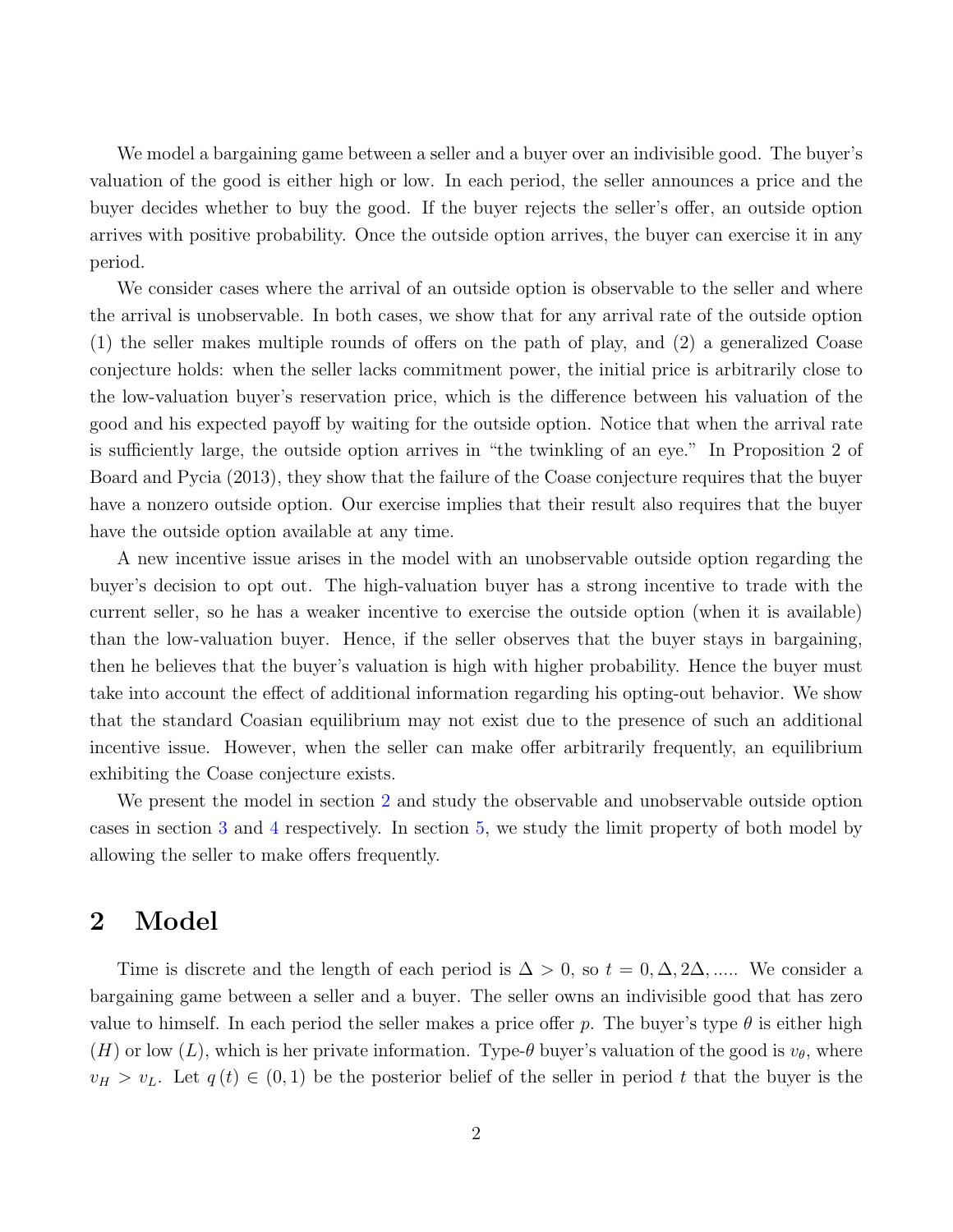low type. If the buyer accepts the seller's offer, she obtains a payoff  $v_{\theta} - p$ , the seller obtains p, and the game ends. If the buyer declines the offer, and if the buyer has yet to receive an outside option, an outside option arrives with probability  $\lambda = 1 - e^{-\mu \Delta}$ . Once the outside option arrives it is available in any period. If the buyer has an outside option available, she chooses whether to exercise the option. If the buyer opts out, the game ends and the buyer and the seller obtain payoffs  $\omega$  and 0, respectively.

Since the buyer can always ignore all offers and wait for the outside option, the lower bound of her equilibrium payoff is given by

$$
\lambda \omega + \delta (1 - \lambda) \omega + \ldots = \frac{\lambda}{1 - \delta (1 - \lambda)} \omega \equiv W^*
$$

where  $\delta = e^{-r\Delta}$  is the buyer and seller's common discount factor. To avoid a trivial case, we assume that  $v_H > v_L > W^*$ .<sup>[1](#page-3-0)</sup>

The timing in each period is summarized as follows: At the beginning of period  $t$ , the seller makes an offer  $p(t)$ . The buyer decides whether to accept the offer. If she declines the offer, the outside option may arrive. If the outside option is available, the buyer can decide to take it immediately or wait. The game continues to the next period only if the buyer decides to wait.

A price history until time t is the sequence of previous rejected price offers  $\{p(\tau)\}_{\tau=0}^t$ . At time t, the index function  $o(t)$  equals 0 if the outside option has not arrived yet, and  $o(t) = 1$ otherwise. In this paper, we consider a model where the arrival of the outside option is observable and a model where the arrival is unboservable. In the first model, both the price history and the arrival of the outside option is the public history  ${p(\tau), o(\tau)}_{\tau=0}^t$ , while in the second model, the public history only summarizes the price sequence  $\{p(\tau)\}_{\tau=0}^t$  and the arrival of the outside option is the buyer's private information.

A perfect Bayesian equilibrium (PBE) is a strategy profile: a public-history-contingent pricing rule of the seller, and the buyer's acceptance and exercise decisions, and updated beliefs about the buyer's values and the arrival of the outside option such that: actions are optimal given beliefs; beliefs are derived from actions according to Bayes' rule whenever possible. We say a PBE is a *Coasian equilibrium* if (1) it is a weak-Markov perfect equilibrium, and (2) on the path of play, the price  $p(t)$  declines over time and belief  $q(t)$  rises over time. In this paper, we will mainly focus on Coasian equilibria unless otherwise mentioned.

<span id="page-3-0"></span><sup>1</sup>Otherwise, the low type would not accept any positive price offer, and the seller's screening problem is trivial.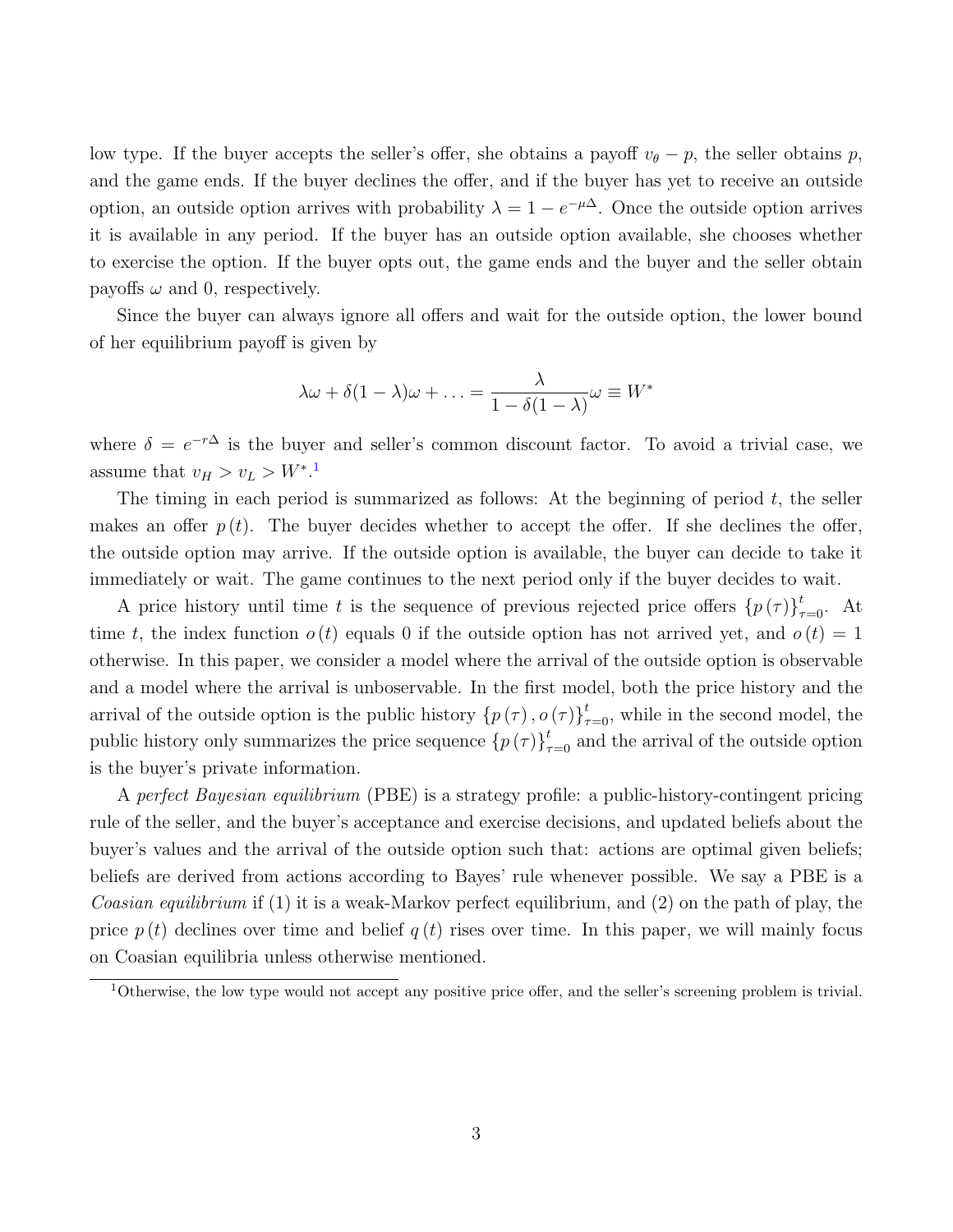### <span id="page-4-0"></span>3 Observable Outside Option

In this section, we assume that the arrival of the buyer's outside option is public information. The first observation is that in any equilibrium, both types of buyers opt out immediately if the outside option arrives. The reason is as follows. When the outside option is available, the seller's price cannot be lower than  $p = v_L - \omega$ , so the low type's payoff is bounded above by  $\omega$ . Since waiting is costly, once the outside option is available in period  $t$ , the low type will exercise it immediately to obtain  $\omega$  instead of waiting. In anticipation of the low type's choice, the seller's optimal price will be bounded below by  $v_H - \omega$  once the outside option is available. A similar argument implies that the high type will exercise the outside option as soon as possible.

Therefore, we can construct the equilibrium as follows. When  $q_t$  is large enough, the seller is almost convinced that the buyer's valuation is low. To avoid the cost of delay and the risk of losing the buyer, he charges a price  $v_L - W^*$  and the buyer accepts it regardless of her type. When  $q(t)$ is small, in equilibrium, only the high type buyer accepts the price offer with certain probability. Hence, the high type's indifference condition implies that the price sequence  $p_t$  must satisfy the following recursive equation:

$$
v_H - p(t) = \lambda \omega + (1 - \lambda) \delta \left( v_H - p(t + \Delta) \right). \tag{1}
$$

In each period, the high type accepts the offer  $p(t)$  with probability  $\beta(t)$ , and the low type declines any offer with  $p > v_L - W^*$ . Both types of buyers exercise the outside option once it arrives. Over time, if the game is still being played, the belief  $q(t)$  rises and reaches the cutoff  $q^*$  in finitely many periods, the seller posts an offer  $v_L - W^*$ , and the game ends. By the standard technique in the Coase conjecture literature, we can show that the above equilibrium is the unique PBE generically.[2](#page-4-1) The result is summarized in the following proposition:

#### Lemma 1. A Coasian equilibrium exists, and generically it is the unique PBE.

The proof is a straightforward extension of that in the standard Coasian bargaining model; hence, it is omitted here. We provide some limit properties of the equilibrium as follows.

#### <span id="page-4-2"></span>Proposition 1. In the equilibrium,

- 1. for any  $\delta \in (0,1)$ , as  $\lambda$  goes to 1, if  $q(0) \leq \frac{v_H v_L}{v_H \epsilon}$  $v_H-v_L$ , the initial price  $p(0)$  converges to  $v_H-\omega$ , and it converges to  $v_L - \omega$  if  $q(0) \leq \frac{v_H - v_L}{v_H - \omega}$  $\frac{v_H-v_L}{v_H-\omega}$ .
- 2. for any  $\delta \in (0,1)$ , as  $\lambda$  goes to 0, the initial price goes to that in the standard Coasian bargaining model.

<span id="page-4-1"></span><sup>2</sup>See Fudenberg, Levine and Tirole (1985) and Gul, Sonnenschein and Wilson (1986).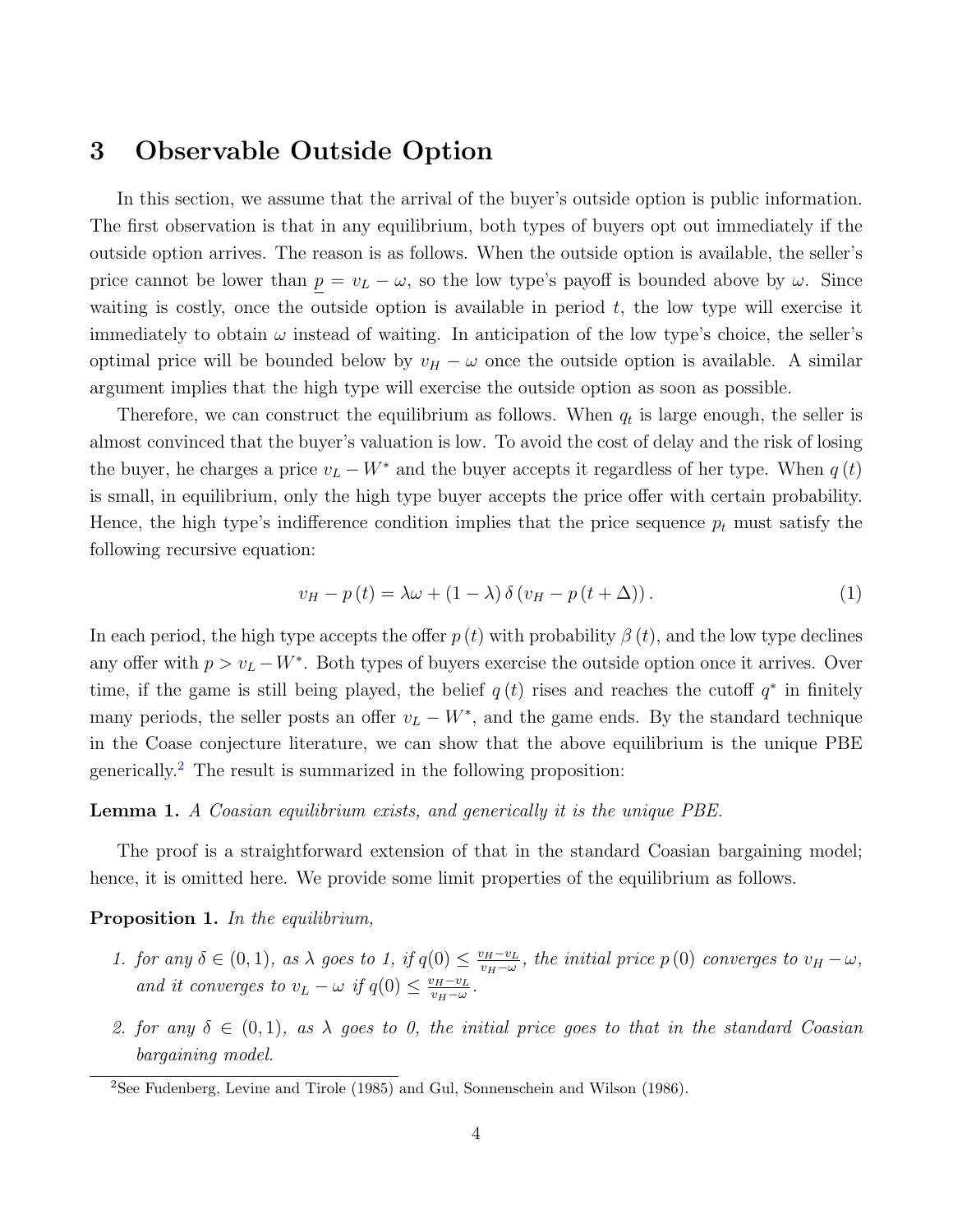Proof. In the Appendix.

When  $\lambda = 1$ , the model is a two-type version of Board and Pycia (2013). In the unique equilibrium, the seller posts a constant price in each period. If  $q(0) < \frac{v_H - v_L}{v_H - v_L}$  $\frac{\nu_H - \nu_L}{\nu_H - \omega}$ , the price is  $v_H - \omega$ , the high type takes the offer and the low type exercises the outside option immediately. If  $q(0) \geq \frac{v_H - v_L}{v_H - v_L}$  $v_H-v_L$ , the price is  $v_L - \omega$ , and both the high type and the low type accept the offer immediately. Proposition [1](#page-4-2) says that when the arrival of the outside option is observable, the equilibrium correspondence is continuous at  $\lambda = 1$ . On the other hand, as  $\lambda$  goes to zero, the equilibrium prediction converges to that in the standard Coasian bargaining model.

In the equilibrium, the seller makes multiple serious offers to screen the buyer. Notice that this result depends on the specification of the timing: in each period, the seller makes an offer before the arrival of the outside option. If we assume an alternative timing: the possible arrival of the outside option is at the beginning of each period. Once the arrival (or not) outcome is realized, the seller makes the offer. Then, the buyer decides to take the offer or exercise the outside option. Under such a specification, the seller may have an incentive to wait for the arrival of the outside option. Once it arrives, the seller simply replicate the strategy in Board and Pycia (2013) by charging a constant price which is either  $v_L - \omega$  or  $v_H - \omega$ . By doing so, the seller can expect a discounted monopoly profit  $\frac{\lambda}{1-\delta(1-\lambda)}\pi$ , where  $\pi = max\{v_L - \omega, q(0)(v_H - \omega)\}\.$  Notice that  $\pi$  is the commitment payoff of the seller when the outside option is available. Hence, when  $\lambda$  and  $\delta$  is large enough, the seller has the incentive to wait for the arrival of the outside option as a commitment device. In equilibrium, only one serious offer is made when the outside option is available. When the arrival of the outside option is not observable by the seller, such a strategy is invalid.

#### <span id="page-5-0"></span>4 Unobservable Outside Option

Now we consider the unobservable outside option model. In this scenario, the buyer's incentive to exercise the outside option is different from that in the previous model. The reason is as follows. First, the price is never lower than  $v_L - \omega$ , so the low type exercises the outside option whenever it is available. As a result, in equilibrium, the seller serves the low type only if the outside option has not arrived yet, and therefore, the price lower bound is  $v_L - W^*$ , which is the price that the low type is indifferent between accepting and rejecting to wait for the arrival of the outside option. If a Coasian equilibrium exists, the seller screens the buyer over time, and the price declines to  $v<sub>L</sub>$ −W<sup>∗</sup> in finitely many periods. As a high type, the payoff to wait for such a price is  $\delta^{\tau} (v_H - v_L + W^*)$ , where  $\tau$  is the remaining period before the seller charges  $v_L - W^*$ . When  $\tau$  is large, both the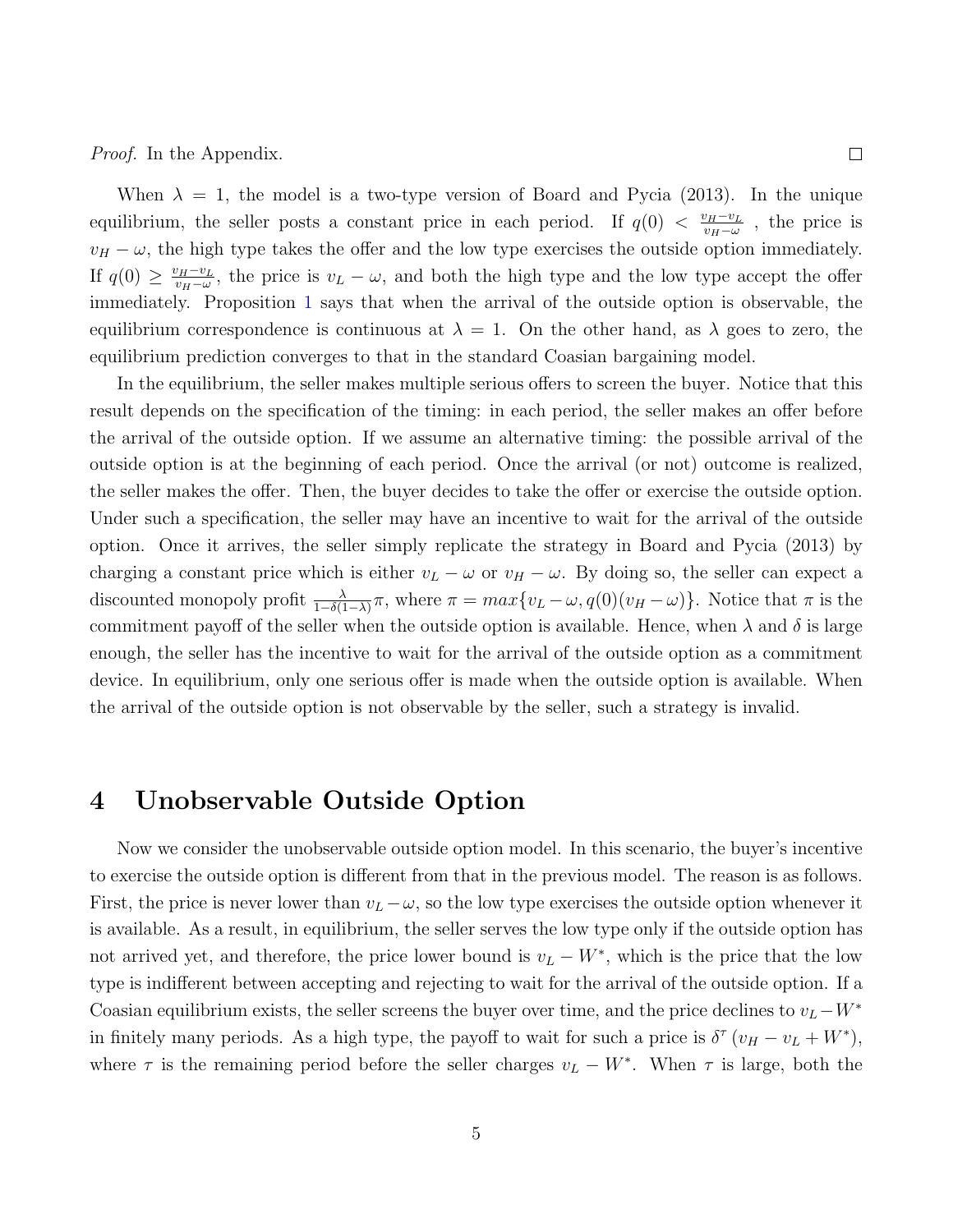high type and the low type will exercise the outside option once it is available, so the seller's intertemporal belief updating is exactly the same as the one in the case of the observable outside option case. When  $\tau$  is small, the cost of delay is negligible, so waiting for the low price is better than exercising the outside option immediately. Consequently, if the buyer enters next period, he could be a low type without an available outside option, or a high type who ignores his available outside option; therefore, the seller can update his belief  $q(t)$  from two facts over time: (1) the offer is rejected, so the buyer is a high type with higher probability, and (2) no one exercises the outside option, so the buyer is a low type with higher probability. As a result, we conjecture that the equilibrium has two phases.

- In phase I, the price is high, the high type randomizes between taking the offer or not, and both types exercise the outside option once it is available. Over time, the belief  $q(t)$  rises and the price  $p(t)$  declines.
- In phase II, the price is low, the high type randomizes between taking the offer or not, but only the low type exercises the outside option once it is available.

We construct the Coasian equilibrium as follows. Let  $p_0 = v_L - W^*$  be the last price the seller charges to end the game. Then there exists  $q_1$  where the seller is indifferent between offering  $p_0$  and offering some  $p_1 > p_0$  to induce two-period screening. To pin down  $p_1$ , we need the high type's indifference condition:

$$
v_H - p_1 = \delta(v_H - p_0),
$$

or  $p_1 = (1 - \delta)v_H + \delta p_0$ . Now consider the seller's incentive. At  $q = q_1$ , if the seller offers  $p_1$ , then high-type buyer accepts it for sure, and low-type buyer opts out if the option arrives, and the remaining low-type buyer accepts  $p_0$  in the next period. Hence, the seller's expected payoff is

$$
(1 - q_1)p_1 + q_1\delta(1 - \lambda)p_0
$$

which must be the same as  $p_0$ , the payoff from immediate agreement. Therefore,  $q_1$  is given by

$$
q_1 = \frac{p_1 - p_0}{p_1 - \delta(1 - \lambda)p_0}.
$$

Furthermore, we can construct  ${p_k, q_k}_{k=2}^{\infty}$  recursively as follows.

- Given  $p_{k-1}$ , calculate  $\tilde{p} = (1 \delta)v_H + \delta p_{k-1}$ .
- If  $\omega \leq \delta (v_H p_{k-1})$ , then  $p_k = \tilde{p}$ . In this case, we are still in Phase II, and the high-type buyer does not opt out after the rejection.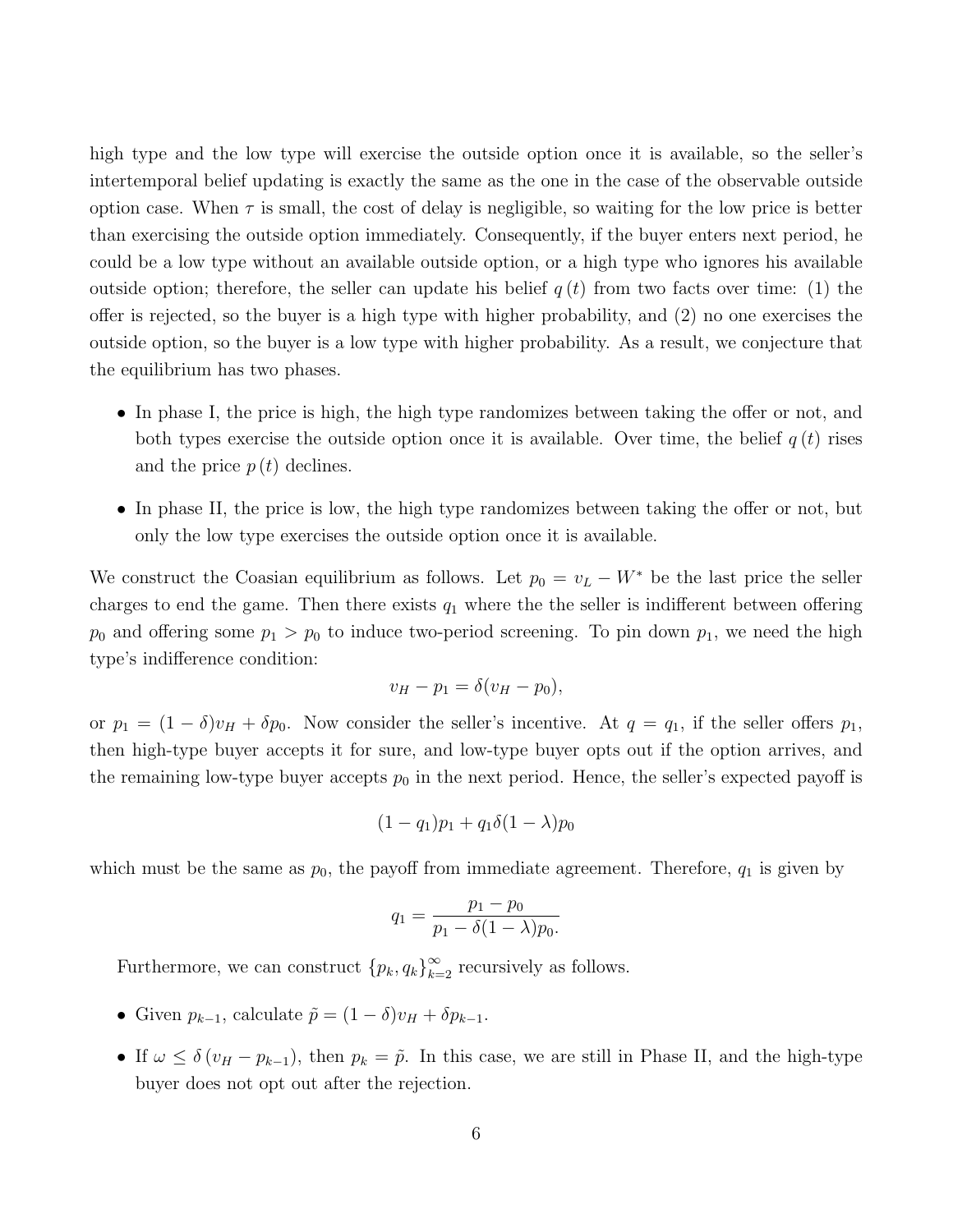- If  $\omega > \delta (v_H p_{k-1})$ , then  $p_k = (1 \delta(1 \lambda))v_H + \delta(1 \lambda)p_{k-1} \lambda \omega$ . In this case, we are in Phase I, and the high-type buyer opts out if the option is available. The indifference condition takes into account the payoff from outside option. It is clear from the equation above that once  $p_k > v_H - \omega$ , then  $p_{k'} > v_H - \omega$  for all  $k' > k$ .
- For each price, the high type accepts the offer  $p_k$  with probability  $\beta_k \in (0,1)$  and rejects it with the complementary probability. Such a probability  $\beta_k$  can pin down the belief sequence  ${q_k}$ . If the belief sequence is decreasing, then for any prior  $q(0)$ , after constructing finitely many steps, we have  $q_K < q(0)$  so the equilibrium construction is finished.

Notice that when  $\delta$  is small,  $\omega > \delta(v_H - p_k)$  for any  $p_k \ge v_L - W^*$ , and phase II does not exist. As a result, once the outside option arrives, the buyer exercises it regardless of his type, and therefore the equilibrium is essentially identical to that in the case of the observed outside option. To focus on the more interesting case, in the rest of this paper, we assume  $\delta$  is large. We will show that, such Coasian equilibria may not always exist in our model.

<span id="page-7-0"></span>**Proposition 2.** Fix a large discount factor  $\delta < 1$ . There exists a cutoff  $\lambda_{\delta} < 1$  such that there is a Coasian equilibrium if  $\lambda \in [0, \lambda_{\delta})$ . Moreover,  $\lim_{\delta \to 1} \lambda_{\delta} < 1$ .

Proof. In the Appendix.

In contrast to the standard Coasian bargaining model, Proposition [2](#page-7-0) points out that a Coasian equilibrium may fail to exist. To see the intuition, consider the last three periods of the game. Suppose that  $\omega \leq \delta (v_H - p_1)$ , so we are in phase II when  $k = 2$ . The high type's indifference condition yields  $p_2 = (1 - \delta^2)v_H + \delta^2 p_0$ . By charging  $p_2$ , the seller's value is

$$
(1 - q_2) \beta (q_2, q_1) p_2 + [(1 - q_2) (1 - \beta) + q_2 (1 - \lambda)] \delta V (q_1)
$$

where  $V(q_1)$  is the seller's continuation value. Since the seller is indifferent between charging  $p_0$ and  $p_1$  given the belief  $q_1$ ,  $V(q_1) = p_0$ . On the other hand, by charging  $p_1$ , the high type will take the offer for sure, and the low type will wait and take the next period offer  $p_0$  if no outside option is available, so the seller's value is

$$
(1 - q_2) p_1 + q_2 (1 - \lambda) \delta p_0.
$$

Since the seller is indifferent between charging  $p_2$  and  $p_1$ , some simple algebra implies that  $\beta =$  $v_H$  $\frac{v_H}{v_H+\delta(v_H-v_L+W^*)}$ . Since only the low type exercises the outside option, the seller's belief likelihood updating is given by

$$
\frac{q_1}{1-q_1} = \frac{q_2}{1-q_2} \frac{1-\lambda}{1-\beta}.
$$

 $\Box$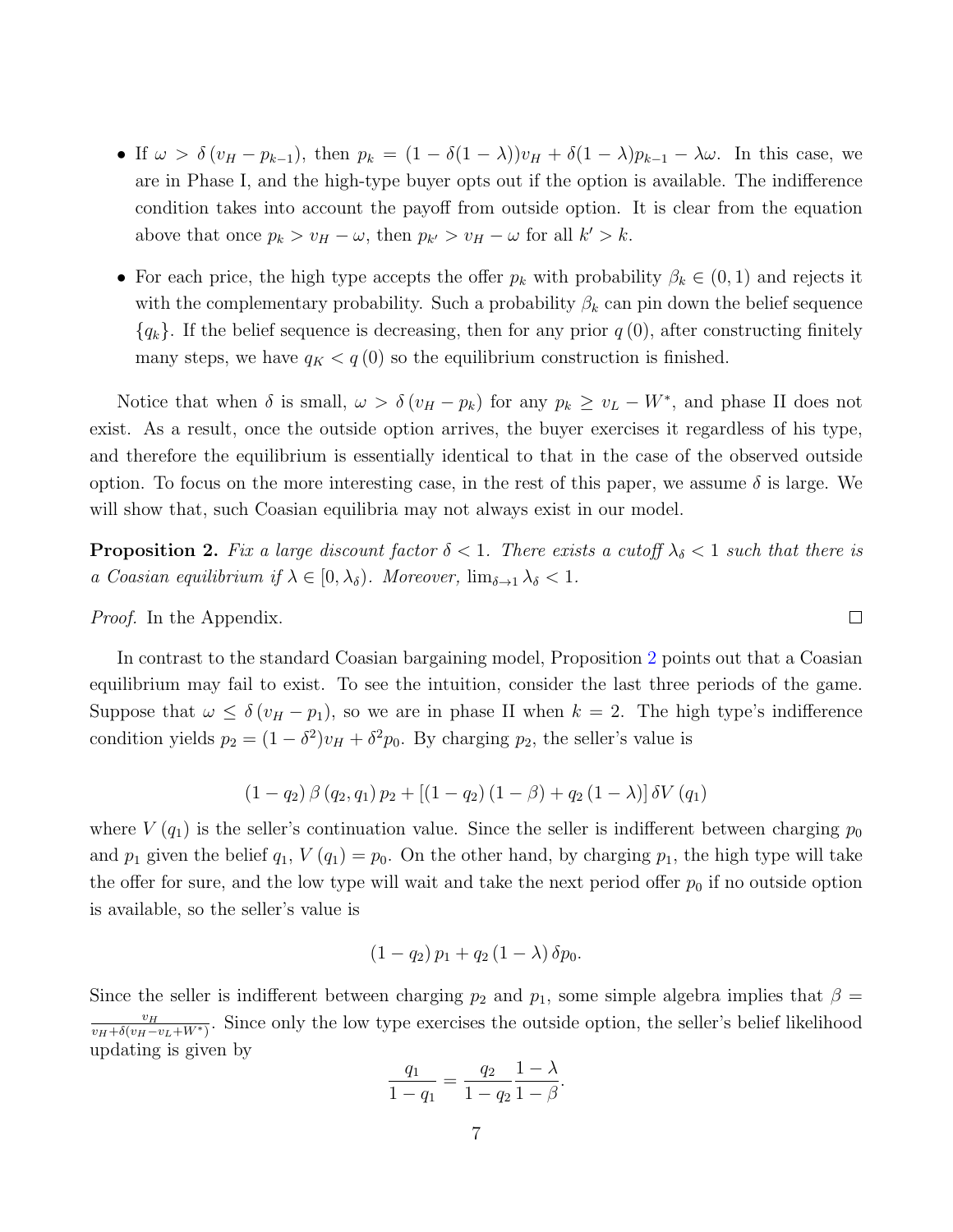When  $\lambda > \beta$ ,  $q_1 < q_2$  which is inconsistent with the hypothesis! What is more, since  $\lim_{\delta \to 1} \beta =$  $\frac{v_H}{2v_H-v_L+W^*}$  < 1, for large  $\lambda$ , Coasian equilibria fail to exist even when the discount factor  $\delta$  is arbitrarily close to 1. Hence, in order to have a Coasian equilibrium, the arrival probability  $\lambda$ must be small enough.

**Remark 1.** The results are robust to the specification of the timing since the arrival of the outside option is unobservable. Hence, in any equilibrium, the seller makes multiple offers.

The result in proposition [2](#page-7-0) can easily apply to the model where the buyer has a time-varying outside option. Suppose  $\omega = {\omega_L, \omega_H}$  and  $v_H > v_L > \omega_H > \omega_L$ . Initially,  $\omega(0) = \omega_H$  with probability  $\vartheta$ . In each period, the outside option may switch from  $\omega_{\theta}$  to  $\omega_{\theta'}$  with a probability  $\lambda_{\theta\theta'}$  where  $\theta, \theta' \in \{L, H\}$ . In our baseline model, we assume that  $\omega_L = 0$ ,  $\lambda_{LH} = \lambda$  and  $\lambda_{HL} = 0$ . However, nothing will change if we assume  $\omega_L > 0$  and  $\lambda_{HL} > 0$ . When the outside option is unobservable, a buyer with a low current outside option may wait for its change. In a market with search frictions, the change in the outside option can be interpreted as the arrival (disappearance) of a better trade opportunity.

If the Coasian equilibrium fails to exist when  $\lambda$  is large, what is the equilibrium? In a slightly different environment, Hwang (201[3](#page-8-1)) shows that there is an equilibrium when  $\lambda$  is large.<sup>3</sup> In the equilibrium, which he calls a *deadlock equilibrium*, the uninformed seller fails to learn the type of the buyer and continues to make the same randomized pricing through the bargaining process. As a result, the equilibrium behavior produces an outcome path that resembles an outcome of the bargaining deadlock and its resolution. The equilibrium with deadlock has inefficient outcomes such as a real-time delay and a breakdown in negotiations. For an intermediate value of  $\lambda$ , the Coasian equilibrium and the deadlock equilibrium may coexist. Moreover, as  $\lambda$  converges to zero, the Coasian equilibrium converges to the unique sequential equilibrium of Fudenberg, Levine, and Tirole (1985). On the other hand, as  $\lambda$  converges to one, the deadlock equilibrium converges to the monopoly pricing equilibrium of Board and Pycia (2013).

#### <span id="page-8-0"></span>5 Frequent Offers

In this section, we consider the equilibrium behavior when the seller can make offers arbitrarily frequently. We fix the discount rate r and the arrival rate of the outside option  $\mu$ , then take the length of each period  $\Delta$  to zero. Note that for any value of r and  $\mu$ , as  $\Delta \to 0$ ,  $\delta = e^{rt}$  and

<span id="page-8-1"></span><sup>&</sup>lt;sup>3</sup>Hwang (2013) considers bargaining in which a seller is informed about the quality of the good. A buyer makes an offer in each period, and the seller receives an outside option after each rejection. So his model is mathematically equivalent to ours, although the roles of the seller and the buyer are reversed.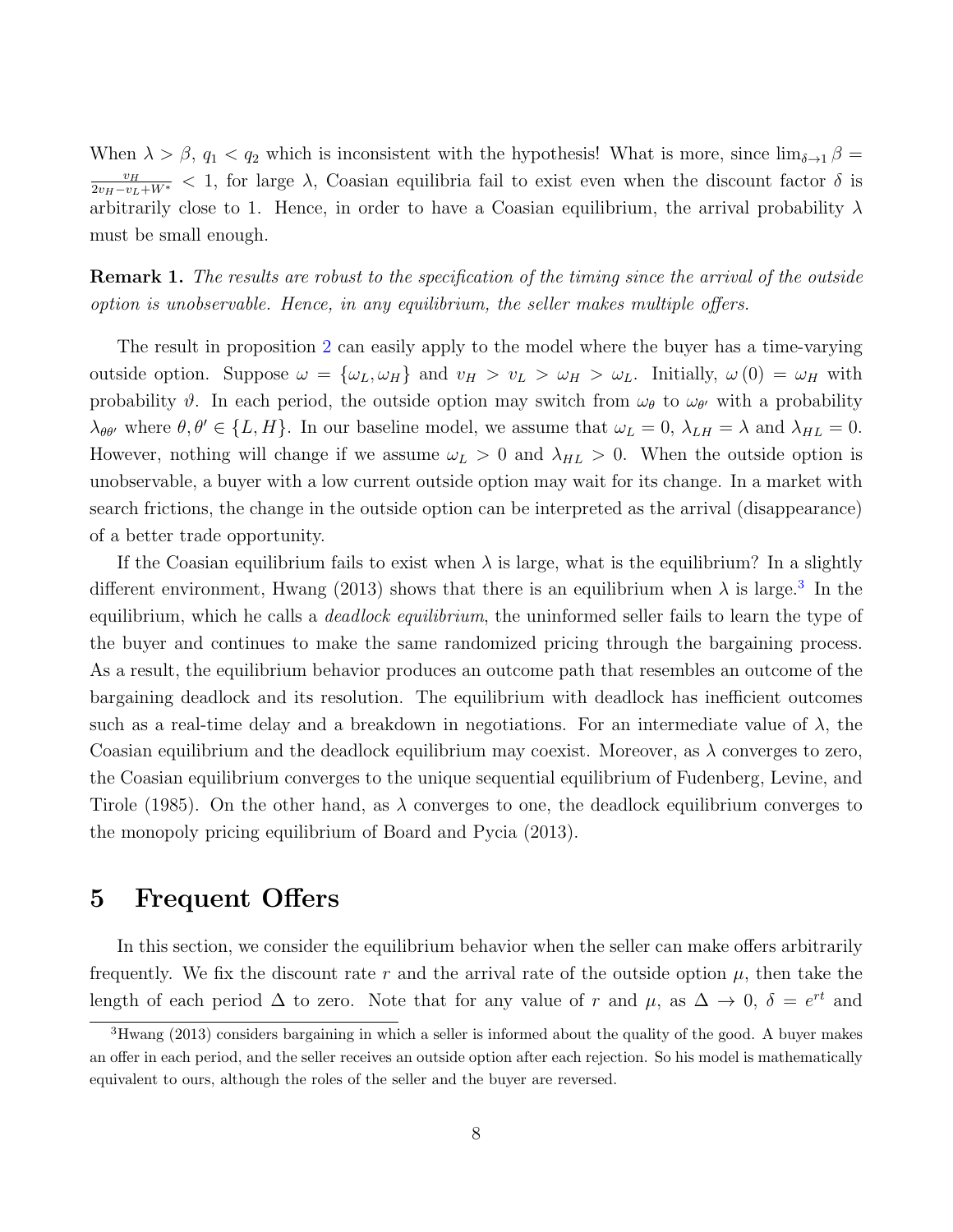$\lambda = 1 - e^{-\mu\Delta}$  converge to one and zero, respectively. The following proposition says that there is an equilibrium with Coasian dynamics in the limit of frequent offers.

<span id="page-9-0"></span>**Proposition 3.** (1) Suppose the outside option is observable. Then as  $\Delta \rightarrow 0$ , the initial price in the unique PBE converges to  $v_L - \frac{\mu}{\mu + \mu}$  $\frac{\mu}{\mu+r}\omega$  .

(2) Suppose the outside option is unobservable. Then as  $\Delta \rightarrow 0$ , there exists a PBE where the initial price converges to  $v_L - \frac{\mu}{\mu + \mu}$  $\frac{\mu}{\mu+r}\omega$  .

 $\Box$ 

Proof. In the Appendix.

Proposition [3](#page-9-0) points out that for any fixed arrival rate of the outside option, the introductory price converges to the buyer's lowest possible reservation price as the seller's commitment power disappears. Note that in both cases,  $q_2 \to 0 < q(0)$  and  $W^* \to \frac{\mu}{\mu + r} \omega$  as  $\Delta \to 0$ .

Note that if the arrival rate is high, the outside option arrives almost immediately. However, it is not profitable for the seller to charge a higher price, which is in sharp contrast to Board and Pycia (2013). Our result implies that the "no haggling" result in Board and Pycia (2013) depends on the fact that the buyer has an outside option at any time with probability one. As previously mentioned, in many environments including markets with search frictions, it is more plausible to assume that the buyer receives the outside option (new trade opportunity) randomly. When the seller has limited commitment power, he can make new offers after a very short time period. In such a time period, the probability of the arrival of the outside option is very small. Hence, to justify the "no haggling" assumption in search models, one may have to assume that the seller has some commitment power.

## Appendix

#### Proof of Proposition [1](#page-4-2)

Similar to the proof of Proposition [2,](#page-7-0) the equilibrium is characterized by a sequence of cutoff beliefs  $\{q_k\}$  and a sequence of prices  $\{p_k\}$  where  $k \in \mathbb{N}$ . Both types exercise the outside option once it arrives. Before the arrival of the outside option, the seller screens the buyer over time. When the seller's belief is  $q(t) = q_1$ , he is indifferent between charging  $p_0$  and  $p_1$  where

$$
p_0 = v_L - W^*
$$
  
\n
$$
p_1 = v_H - \lambda \omega - (1 - \lambda) \delta (v_H - v_L + W^*),
$$
  
\n
$$
q_1 = \frac{p_1 - p_0}{p_1 - \delta (1 - \lambda) p_0}.
$$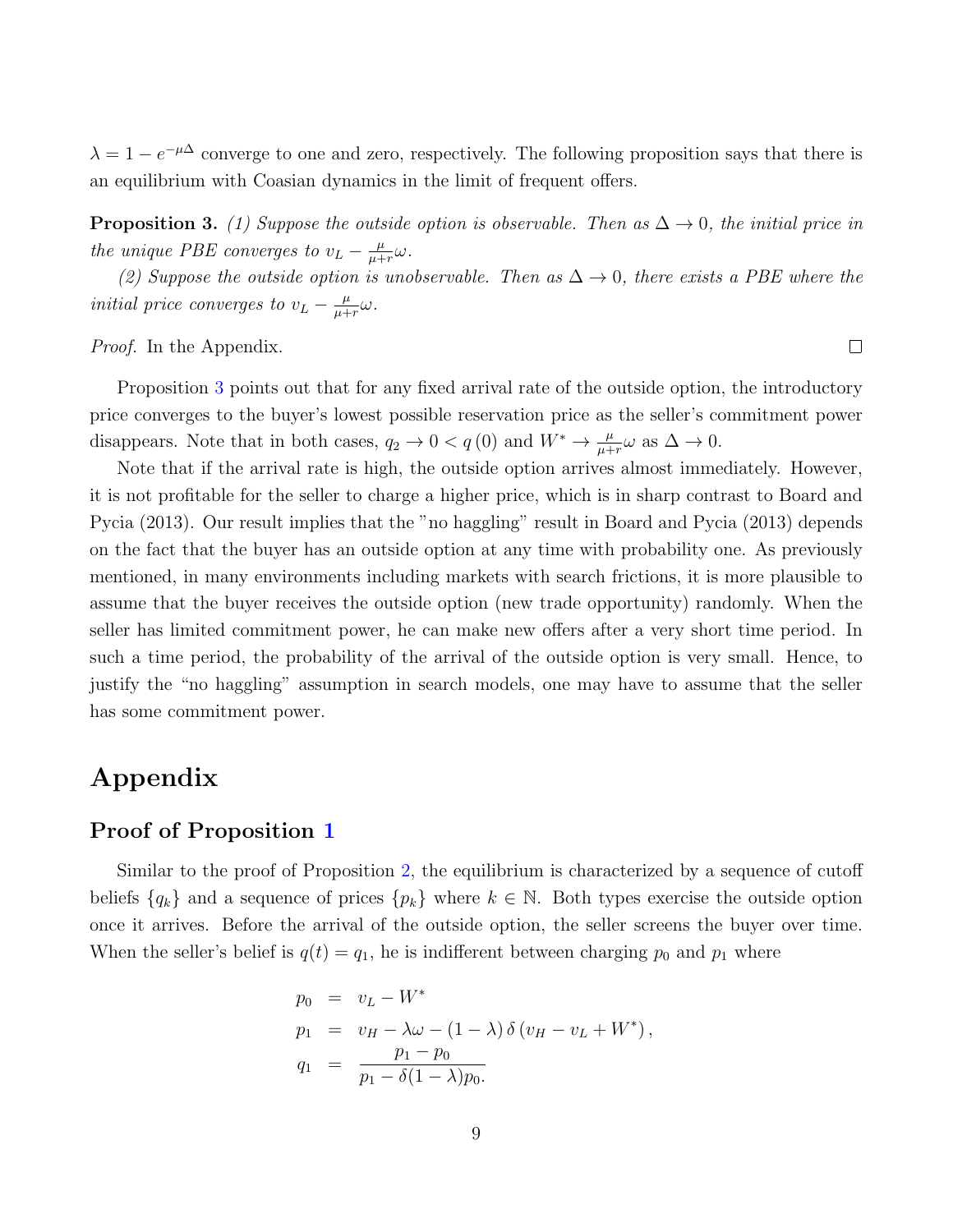If  $q(t) > q_1$ , the seller charges  $p_0$  and the game ends. If  $q(t) \leq q_1$ , the seller screens the high type by charging a higher price. When  $q(t) = q_k$ , the seller charges  $p_k$ . The low type accepts the offer only if the price  $p(t) \le v_L - W^*$ , while the high type accepts price  $p_k$  with probability  $\beta_k$ . The price sequence is pinned down by

<span id="page-10-0"></span>
$$
v_H - p_{k+1} = \lambda \omega + (1 - \lambda) \delta \left( v_H - p_k \right). \tag{2}
$$

The belief updating is pinned down by equation [\(11\)](#page-13-0), and the high type's strategy  $\beta$  is consistent with the belief updating equation:

$$
\frac{q_{k-1}}{1-q_{k-1}} = \frac{q_k}{1-q_k} \frac{1}{1-\beta_k}.
$$

Owing to the arrival of the outside option, the cutoff belief  $q_1$  and the equilibrium price sequence are different from those in standard Coasian bargaining model.

As  $\lambda \to 1$ ,  $W^* \to \omega$ ,  $q_1 \to \frac{v_H - v_L}{v_H - \omega}$ , and

$$
p_1 \to \begin{cases} v_H - \omega & \text{if } q(t) \ge q_1, \\ v_L - \omega & \text{otherwise.} \end{cases}
$$

By equation [\(2\)](#page-10-0),  $p_k \to p_{k+1}$ . When  $q(t) > q_1$ , for any  $k, p_k \to v_h - \omega$  as  $\lambda \to 1$ . and therefore  $p(0) \to v_h - \omega.$ 

As  $\lambda \to 0$ , both  $q_1$  and the recursive equation of the equilibrium price go to those in the standard Coasian model, so the equilibrium converges to the equilibrium in the standard Coasian bargaining model.

#### Proof of Proposition [2](#page-7-0)

Constuction of Sequences of Prices and Cutoff Beliefs In order to construct the Coasian equilibrium, we characterize a sequence of equilibrium prices  $p_k$  and cutoff beliefs  $q_k$ . First, recursive equations for  $p_k$  are given as follows:

- given  $p_{k-1}$ , calculate  $\tilde{p} = (1 \delta)v_H + \delta p_{k-1}$ .
- if  $\omega \leq \delta (v_H p_{k-1}),$  then  $p_k = \tilde{p}$ .
	- In this case, we are still in Phase II, and the high-type buyer does not opt out after the rejection.
- if  $\omega > \delta (v_H p_{k-1})$ , then  $p_k = (1 \delta(1 \lambda))v_H + \delta(1 \lambda)p_{k-1} \lambda \omega$ .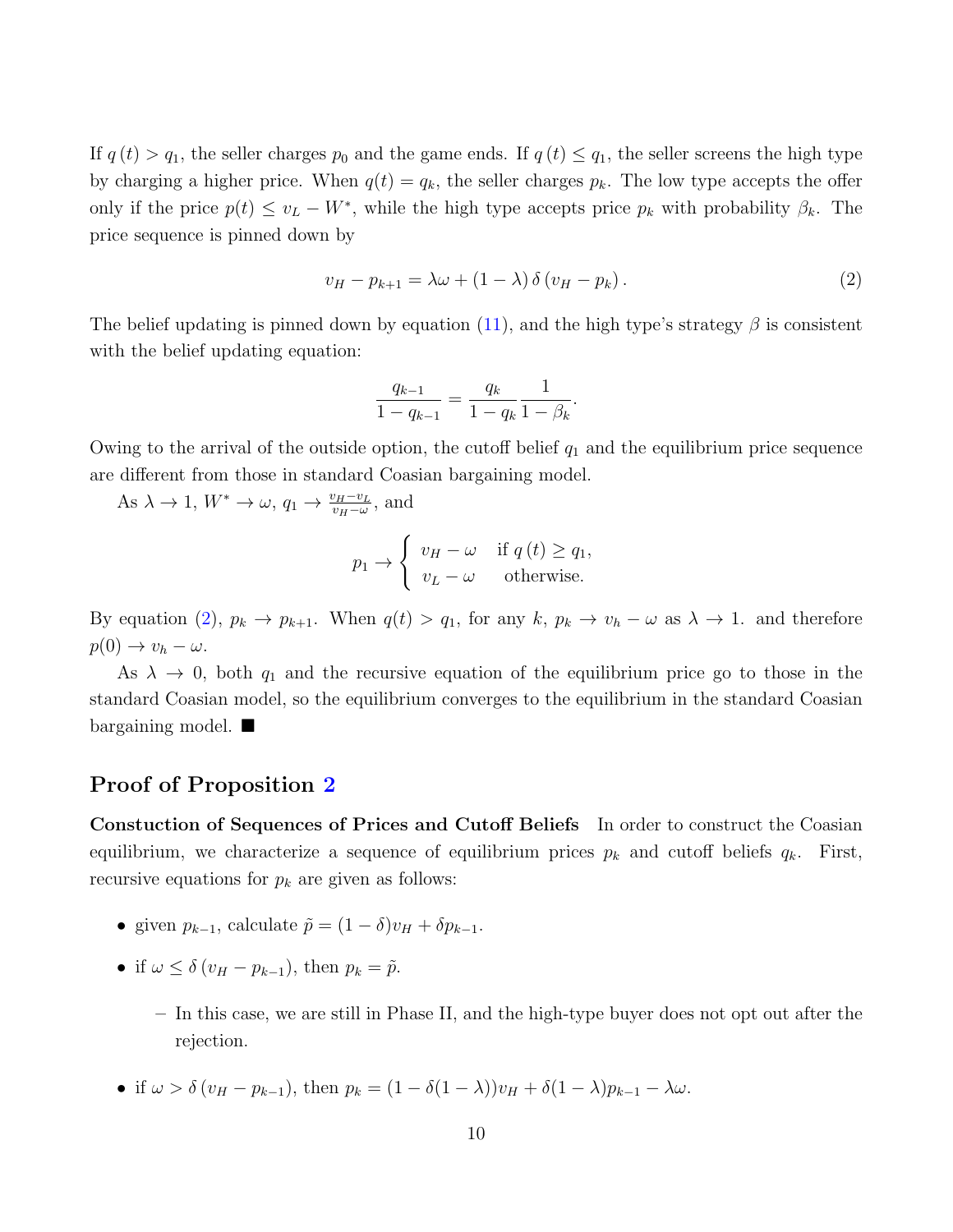- We are in Phase I, and high-type buyer opts out if the option is available. The indifference condition takes into account the payoff from the outside option.
- It is clear from the equation above that once  $p_k > v_H ω$ , then  $p_{k'} > v_H ω$  for all  $k' > k$ .

Given  $p_k$ ,  $q_k$  is given by the seller's indifference condition. At  $q = q_k$ , the seller is indifferent between offering  $p_k$ (higher price but more delay) and  $p_{k-1}$ (less delay but lower price). The indifference condition depends on whether we are in Phase I or II. Before we do the analysis, let us define several notations.

• Let  $\beta(q, q')$  be the high-type buyer's acceptance probability which induces posterior from q to q', given that both types of buyers take the outside option. That is,  $\beta(q, q')$  satisfies

$$
\frac{q'}{1-q'} = \frac{q}{1-q} \frac{1}{1-\beta(q,q')}.
$$

So  $\beta(q,q') = 1 - \frac{q}{1-q}$  $1-q$  $1-q'$  $\frac{-q'}{q'}$  .

• Let  $\beta'(q, q')$  be the high-type buyer's acceptance probability, which induces posterior from q to q', given that only the low-type buyer takes the outside option. That is,  $\beta'(q, q')$  satisfies

$$
\frac{q'}{1-q'}=\frac{q}{1-q}\frac{1-\lambda}{1-\beta'(q,q')}.
$$

So  $\beta(q,q') = 1 - \frac{q}{1-q}$  $1-q$  $1-q'$  $\frac{-q'}{q'}(1-\lambda).$ 

• Note that  $(1-q)\beta(q,q') = 1 - \frac{q}{q'}$  $\frac{q}{q'}$  and  $(1-q)\beta'(q,q') = 1 - \frac{q}{q'}$  $\frac{q}{q'}(1 - \lambda(1 - q')).$ 

Let  $V(q)$  be the seller's payoff in the Coasian equilibrium when the belief is q.

1. If  $p_k \leq v_H - \omega$  (Phase II): if the seller offers  $p_k$ , then the high-type buyer accepts with probability  $\beta'(q_k, q_{k-1})$ , and only the low-type buyer takes the outside option. On the other hand, if he offers  $p_{k-1}$ , the high-type buyer accepts with higher probability  $\beta'(q_k, q_{k-2})$ . Hence the indifference condition is given by

$$
V(q_k) = (1 - q_k)\beta'(q_k, q_{k-1})p_k + (1 - (1 - q_k)\beta'(q_k, q_{k-1}) - q_k\lambda)\delta V(q_{k-1})
$$
  
= 
$$
(1 - q_k)\beta(q_k, q_{k-1})p_{k-1} + (1 - (1 - q_k)\beta(q_k, q_{k-1}))V(q_{k-1}).
$$

Simplifying, we have

<span id="page-11-0"></span>
$$
V(q_k) = (1 - \gamma_k(1 - \lambda + \lambda q_{k-1}))p_k + \gamma_k(1 - \lambda)\delta V(q_{k-1})
$$
\n(3)

$$
= (1 - \gamma_k)p_{k-1} + \gamma_k V(q_{k-1}), \tag{4}
$$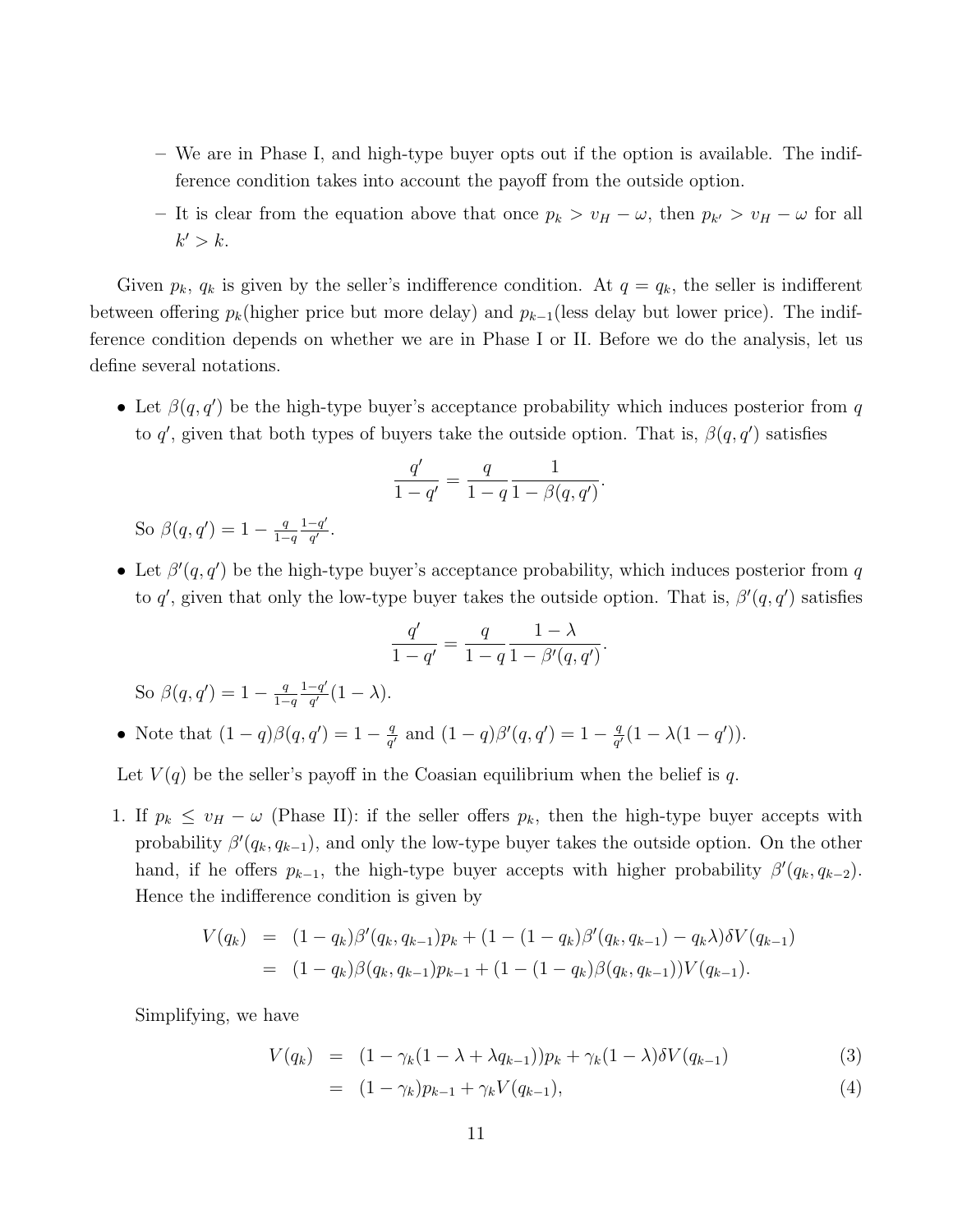where  $\gamma_k = \frac{q_k}{q_k}$  $\frac{q_k}{q_{k-1}}$ . From the indifference condition, we have

<span id="page-12-0"></span>
$$
(1 - \delta(1 - \lambda))\gamma_k V(q_{k-1}) = (1 - \gamma_k(1 - \lambda + \lambda q_{k-1}))(1 - \delta)v_H + (\delta \lambda \gamma_k (1 - q_{k-1}) - (1 - \delta)(1 - \gamma_k))p_{k-1}.
$$
\n(5)

Putting  $(5)$  into  $(4)$ , we have

<span id="page-12-1"></span>
$$
(1 - \delta(1 - \lambda))V(q_k) = (1 - \gamma_k(1 - \lambda + \lambda q_{k-1}))(1 - \delta)v_H + (1 - q_k)\lambda \delta p_{k-1}.
$$
 (6)

Putting [\(6\)](#page-12-1) again into [\(5\)](#page-12-0) and simplifying, we have

$$
\gamma_k = \frac{(1-\delta)(v_H - p_{k-1})}{(1 + (1 - \gamma_{k-1})(1 - \lambda))(1 - \delta)v_H + (1 - q_{k-1})\lambda \delta p_{k-2} - ((1 - \delta) + \delta\lambda(1 - q_{k-1}))p_{k-1}} \\
= \frac{v_H - p_{k-1}}{(1 + (1 - \gamma_{k-1})(1 - \lambda))v_H - p_{k-1} - (1 - q_{k-1})\lambda \delta(v_H - p_{k-2})} \\
= \frac{v_H - p_{k-1}}{v_H - p_{k-1} + (1 - \gamma_{k-1})v_H - \lambda [(1 - \gamma_{k-1})v_H + (1 - q_{k-1})\delta(v_H - p_{k-2})]}.
$$

To be consistent with the hypothesis, we must have  $\gamma_k < 1$  for all k, which requires that

$$
\lambda < \lambda_k \equiv \frac{(1 - \gamma_{k-1})v_H}{(1 - \gamma_{k-1})v_H + (1 - q_{k-1})\delta(v_H - p_{k-2})},
$$

for all  $k$ .

2. If  $p_k > v_H - \omega$  (Phase I): the seller is indifferent between offering  $p_k$ , which the high-type buyer accepts with probability  $\beta(q_k, q_{k-1})$ , and offering  $p_{k-1}$ , which the high-type buyer accepts with probability  $\beta(q_k, q_{k-2})$ . In both cases, all types of buyers take the outside option. Hence, the indifference condition is given by

$$
V(q_k) = (1 - q_k)\beta(q_k, q_{k-1})p_k + (1 - (1 - q_k)\beta(q_k, q_{k-1}) - \lambda)\delta V(q_{k-1})
$$
  
= 
$$
(1 - q_k)\beta(q_k, q_{k-1})p_{k-1} + (1 - (1 - q_k)\beta(q_k, q_{k-1}))V(q_{k-1}).
$$

Simplifying, we have

<span id="page-12-3"></span>
$$
V(q_k) = (1 - \gamma_k)p_k + \gamma_k(1 - \lambda)\delta V(q_{k-1})
$$
\n
$$
(7)
$$

$$
= (1 - \gamma_k) p_{k-1} + \gamma_k V(q_{k-1}). \tag{8}
$$

From the indifference condition, we have

<span id="page-12-2"></span>
$$
\gamma_k V(q_{k-1}) = (1 - \gamma_k)((v_H - p_{k-1}) - W^*).
$$
\n(9)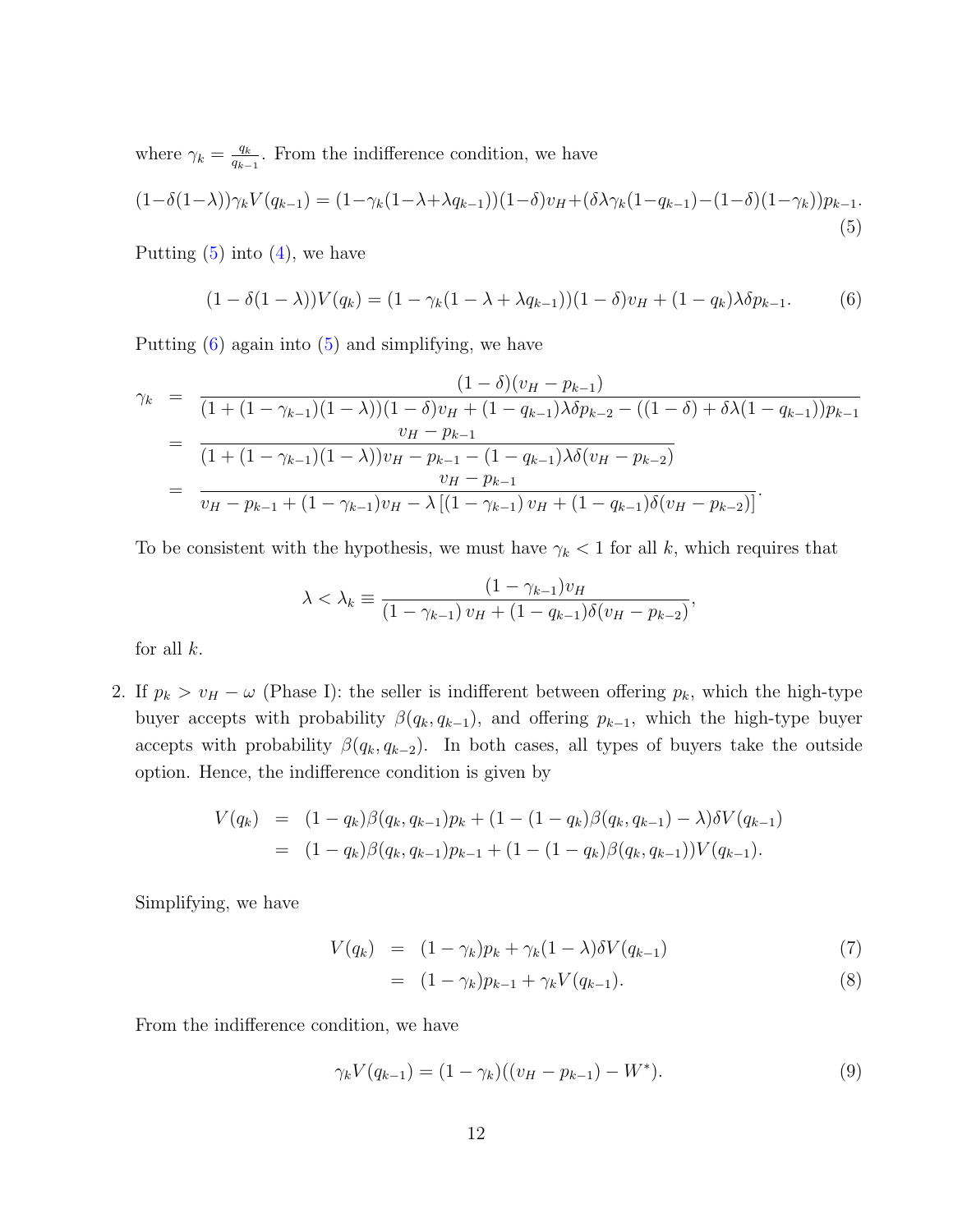Putting  $(9)$  into  $(8)$ , we have

<span id="page-13-1"></span>
$$
V(q_k) = (1 - \gamma_k)(v_H - W^*).
$$
\n(10)

Putting [\(10\)](#page-13-1) again into [\(9\)](#page-12-2) and simplifying, we have

<span id="page-13-0"></span>
$$
\gamma_k = \frac{(v_H - W^*) - p_{k-1}}{(2 - \gamma_{k-1})(v_H - W^*) - p_{k-1}}.\tag{11}
$$

Since  $\gamma_{k-1} < 1, \gamma_k < 1$ .

**Equilibrium Profile** Using  $\{p_k\}$  and  $\{q_k\}$ , we can describe the equilibrium behavior of the Coasian equilibrium. Let K be an integer such that a decreasing sequence of  $\{q_k\}$  goes below the prior  $q(0)$  for the first time. That is,

$$
K = \min\{k : q_k \le q(0) \text{ and } \gamma_j < 1 \text{ for all } j \le k\}.
$$

where  $\gamma_k = \frac{q_k}{q_k}$  $\frac{q_k}{q_{k-1}}$ . Note that if  $\gamma_{k'} \geq 1$  for some k', then there is no such K for any prior  $q(0) < q_{k'}$ . Consider a generic case where  $q_K < q(0)$ . Then the equilibrium behavior of the Coasian equilibrium is as follows:

• On the equilibrium path, the seller offers a price

$$
p(t) = \begin{cases} p_{K-1} & \text{if } q(t) \in [q(0), q_{K-1}], \\ p_j & \text{if } q(t) \in (q_{j+1}, q_j] \text{ for } j = 1, ..., K-2, \\ p_0 & \text{if } q(t) \in (q_1, 1]. \end{cases}
$$

• The high type accepts  $p(t)$  with probability

$$
\sigma(t) = \begin{cases}\n0 & \text{if } p(t) > p_{K-1}, \\
\max\{\beta(q(t), q_j), 0\} & \text{if } p(t) \in (p_j, p_{j+1}] \text{ for } j = 1, ..., K-2 \text{ and } p(t) > v_H - w, \\
\max\{\beta'(q(t), q_j), 0\} & \text{if } p(t) \in (p_j, p_{j+1}] \text{ for } j = 1, ..., K-2 \text{ and } p(t) \le v_H - w, \\
1 & \text{if } p(t) \le p_1.\n\end{cases}
$$

• The high type opts out at period t if and only if  $p(t) > v_H - w$ .

Off the Path of Play. Since the buyer's deviation is unobservable, it does not change the continuation play. Once a seller deviates by charging a "wrong" price, players are off the path of play. As long as the price is higher than  $v_L - W^*$ , the low type will decline it and the high type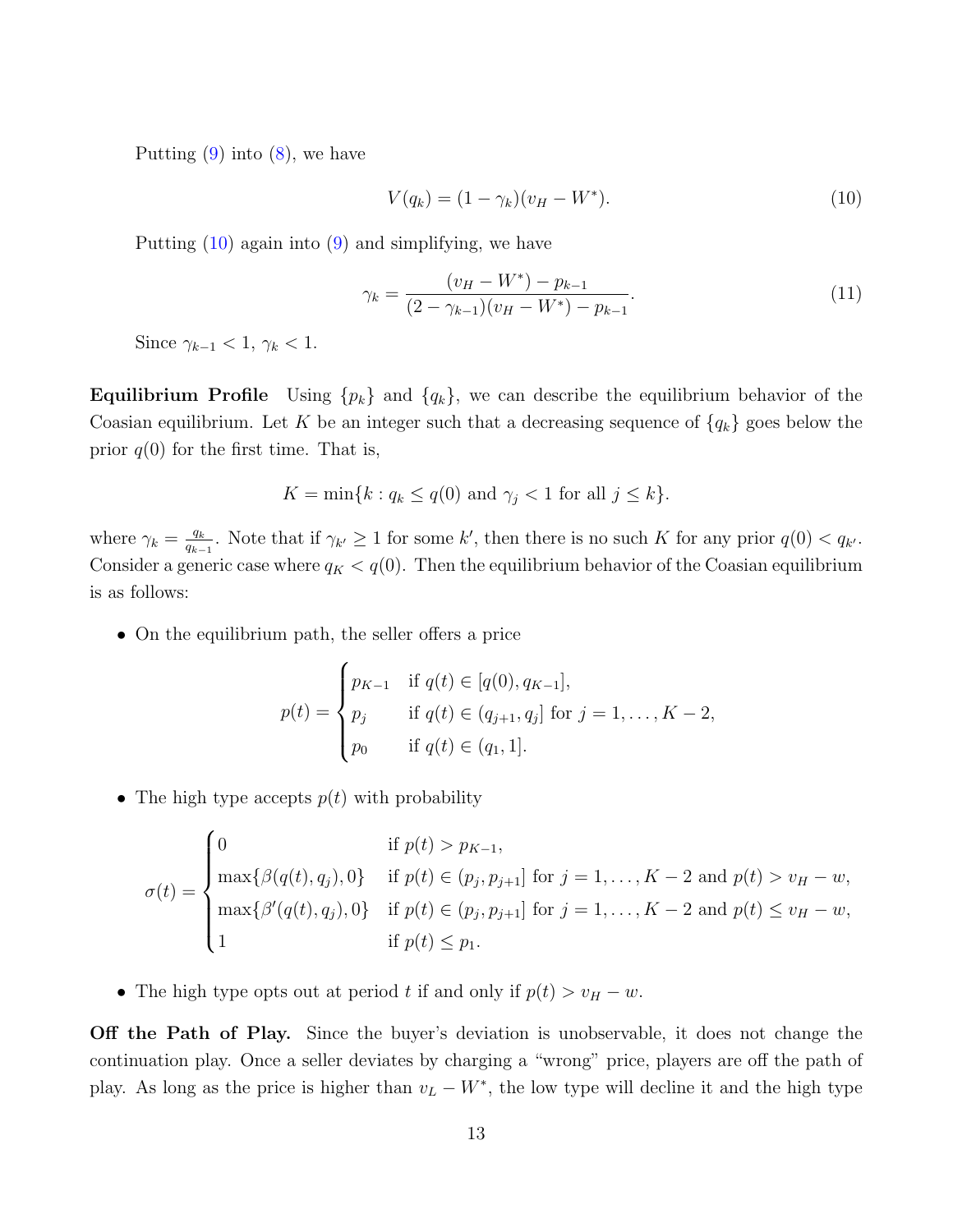will mix between accepting it and waiting. To sustain the high type's indifference condition, the seller must randomize between different (equilibrium) prices in the next period. The probability distribution of this randomization depends on the deviation price.

Note that the equilibrium profile does not need to specify the behavior when the posterior belief is less than the prior. This is because given the equilibrium behavior, the seller's belief is no less than the prior after any history.

**Proof of Proposition [2](#page-7-0)** Define  $\hat{k}$  to be a minimum integer such that  $\gamma_k$  is greater than 1. Note that  $\hat{k}$  does not exists if  $\gamma_k$  is less than 1 for all k. Then the Coasian equilibrium exists if and only if the prior belief is greater than  $q_k$ .

Fix a prior  $q(0)$ . In order to prove Proposition [2,](#page-7-0) it suffices to show that  $q_k < q(0)$  for sufficiently small  $\lambda$ . We prove the claim by showing that for sufficiently small  $\lambda$ ,  $\gamma_k$  is bounded away from 1 for any k. For  $k = 2$ , we already know that when  $\lambda$  is small enough, there exists a  $\varepsilon > 0$ , such that  $\gamma_2 < 1 - \varepsilon$ . Now we use an induction argument to show that  $\gamma_k < 1 - \varepsilon$  for any  $k \in \mathbb{N}$ .

$$
\gamma_k = \frac{v_H - p_{k-1}}{v_H - p_{k-1} + (1 - \gamma_{k-1})v_H - \lambda \left[ (1 - \gamma_{k-1})v_H + (1 - q_{k-1})\delta(v_H - p_{k-2}) \right]}
$$
  
\n
$$
\leq \frac{v_H - p_{k-1}}{v_H - p_{k-1} + (1 - \gamma_{k-1})v_H (1 - \lambda) - \lambda \delta v_H}
$$
  
\n
$$
= \frac{1}{1 + \frac{(1 - \gamma_{k-1})v_H(1 - \lambda) - \lambda \delta v_H}{v_H - p_{k-1}}}
$$

By the hypothesis,  $1 - \gamma_{k-1} > \varepsilon$ . Let  $\lambda = \varepsilon$ . When  $\varepsilon$  is small,  $\frac{1}{1 + \frac{(1 - \gamma_{k-1})v_H(1 - \lambda) - \lambda \delta v_H}{v_H(\lambda - \lambda)} \simeq 1$  $v_H-p_{k-1}$  $(1-\gamma_{k-1})v_H(1-\lambda)-\lambda \delta v_H$  $\frac{\mu_1|v_H(1-\lambda)-\lambda\delta v_H}{v_H-p_{k-1}}$ . We need to show that  $\frac{(1-\gamma_{k-1})v_H(1-\lambda)-\lambda\delta v_H}{v_H-p_{k-1}} < \varepsilon$ . Since  $p_{k-1} \ge v_L-W^*$ , we have  $(1-\gamma_{k-1})v_H(1-\lambda)-\lambda \delta v_H$  $\frac{\partial u_{H}(1-\lambda)-\lambda\delta v_{H}}{v_{H}-v_{L}+W^{*}}\left[(1-\varepsilon)\varepsilon-\varepsilon\delta\right]=\frac{v_{H}}{v_{H}-v_{L}+W^{*}}\left[\varepsilon\left(1-\delta\right)-\varepsilon^{2}\right].$  Since  $\frac{v_{H}}{v_{H}-v_{L}+W^{*}}\left(1-\delta\right)<\frac{v_{H}+v_{L}+W^{*}}{v_{H}-v_{L}+W^{*}}$ 1, we have  $\frac{(1-\gamma_{k-1})\nu_H(1-\lambda)-\lambda \delta \nu_H}{\nu_H-\mu_{k-1}} < \varepsilon$ . Hence, we have the desired result. ■

#### Proof of Proposition [3](#page-9-0)

Fix any r and  $\mu$ . It suffices to show that there exists  $\overline{\Delta} > 0$  such that for any  $\Delta < \overline{\Delta}$ , there exists  $\alpha > 0$  such that  $\gamma_k < 1 - \alpha$  for all k. The rest of the proof is identical to the proof in the standard Coase conjecture literature, so we only provide a heuristic argument here to illustrate the idea.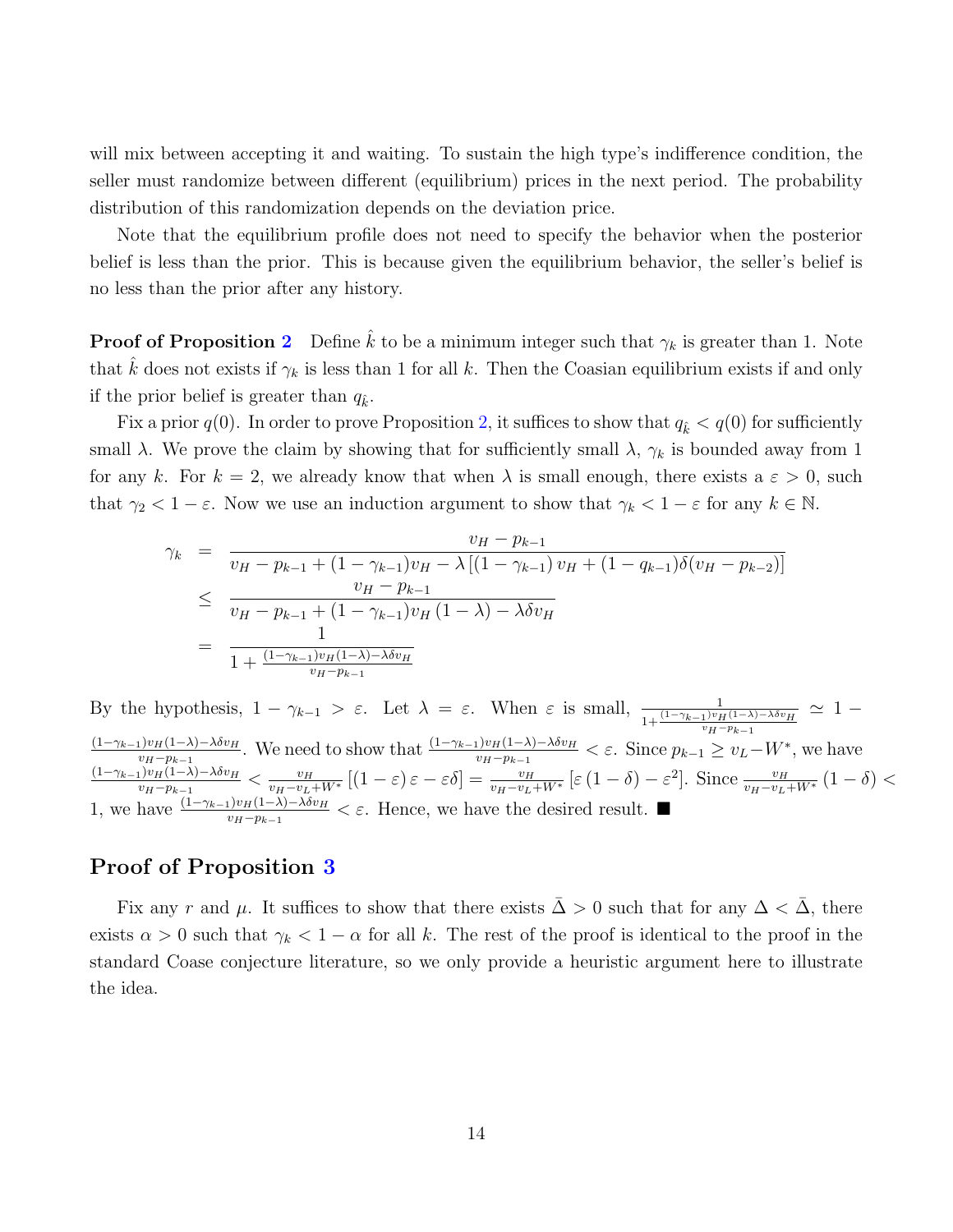• For  $k = 1$ , in both the observable and the unobservable outside option model, we have

$$
\gamma_1 = q_1 = \frac{p_1 - p_0}{p_1 - \delta(1 - \lambda)p_0}
$$

$$
= \frac{v_H - p_0}{v_H - p_0 + \frac{1 - \delta(1 - \lambda)}{1 - \delta}p_0}
$$

$$
\rightarrow \frac{v_H - p_0}{v_H + \frac{\mu}{r}p_0} < 1,
$$

as  $\Delta$  goes to zero.

- For any  $k \in \mathbb{N}$ ,  $p_k \to p_0$  as  $\Delta \to 0$  in both the observable and the unobservable outside option model.
- When the outside option is unobservable, for  $k > 1$ , in Phase II,

$$
\gamma_k = \frac{v_H - p_{k-1}}{v_H - p_{k-1} + (1 - \gamma_{k-1})v_H - \lambda \left[ (1 - \gamma_{k-1})v_H + (1 - q_{k-1})\delta(v_H - p_{k-2}) \right]} \\
\rightarrow \frac{v_H - p_0}{(2 - \gamma_{k-1})v_H - p_0},
$$

as  $\Delta$  goes to zero. Since the function  $f(x) = \frac{v_H - p_0}{(2-x)v_H - p_0}$  is convex and has fixed points of 1 and  $1 - \frac{p_0}{p_0}$  $\frac{p_0}{v_H}$ , if  $\gamma_k \in (1 - \frac{p_0}{v_H})$  $\frac{p_0}{v_H}$ , 1) then  $\gamma_{k+1} < \gamma_k$ .

• Similarly, when the outside option is unobservable, for  $k > 1$ , in Phase I,

$$
\gamma_k \to \frac{v_H - W^{**} - p_0}{(2 - \gamma_{k-1})(v_H - W^{**}) - p_0},
$$

as  $\Delta$  goes to zero, where  $W^{**} = \lim_{\Delta \to 0} W^* = \frac{\mu}{\mu + \Delta}$  $\frac{\mu}{\mu+r}\omega.$ 

• When the outside option is observable, for  $k > 1$ , the belief updating is identical to that in phase I of the unobservable outside option model.

Hence, for any  $q(0)$ , as  $\Delta \to 0$ , there exists a finite K such that  $q(0) > q_k$  when  $k > K$ . So the proof is complete.  $\blacksquare$ 

## References

[1] Board, S., and Pycia, M. 2013, "Outside Option and the Failure of Coase Conjecture" American Economic Review, forthcoming.